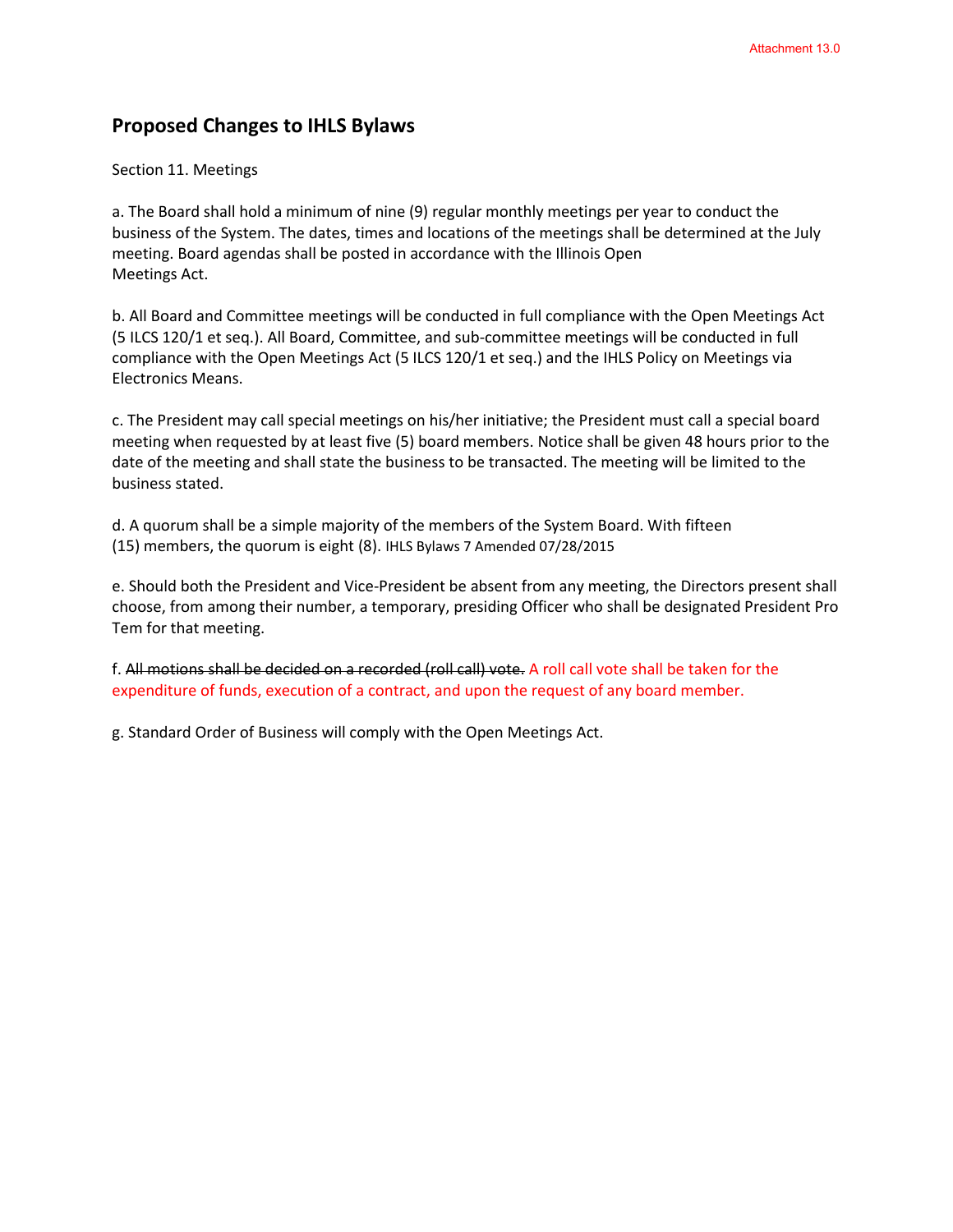## PROPOSED DRAFT REVISIONS OF IHLS FINANCE COMMITTEE RESPOSIBILITIES for Bylaws

Section 8 Officers article iv. Strike "which is the committee that recommends all bills for payment"

Section 10 Committees --Standing Committees part a Budget and Finance

Replace articles i-vi with

- i. The Treasurer shall be the chair of this committee
- ii. The committee assumes that the Board of Directors as a whole has the responsibility to review and approve the overall budget as submitted by the Executive Director
- iii. To establish the budget tracking and reporting standards provided by the Chief Fiscal Officer as are appropriate to the needs of the committee
- iv. To monitor System expenditures and income and report significant variances to the Board of Directors\*
- v. To review expenses over \$2,500.00 not included in the currently approved budget
- vi. To review quarterly projections provided by the Chief Fiscal Officer
- vii. To review and provide guidance to the Board of Directors on policies or recommendations having potential financial implications
- viii. To review annual audit findings
- ix. To expect the Chief Fiscal Officer to brief the committee on up-coming known issues that will skew the financials in some significant manner
- x. To establish criteria for insurance (board, property, fleet) carriers, review and approve specifications for bids
- xi. To update the salary schedule appropriately based upon information from the Executive Director.